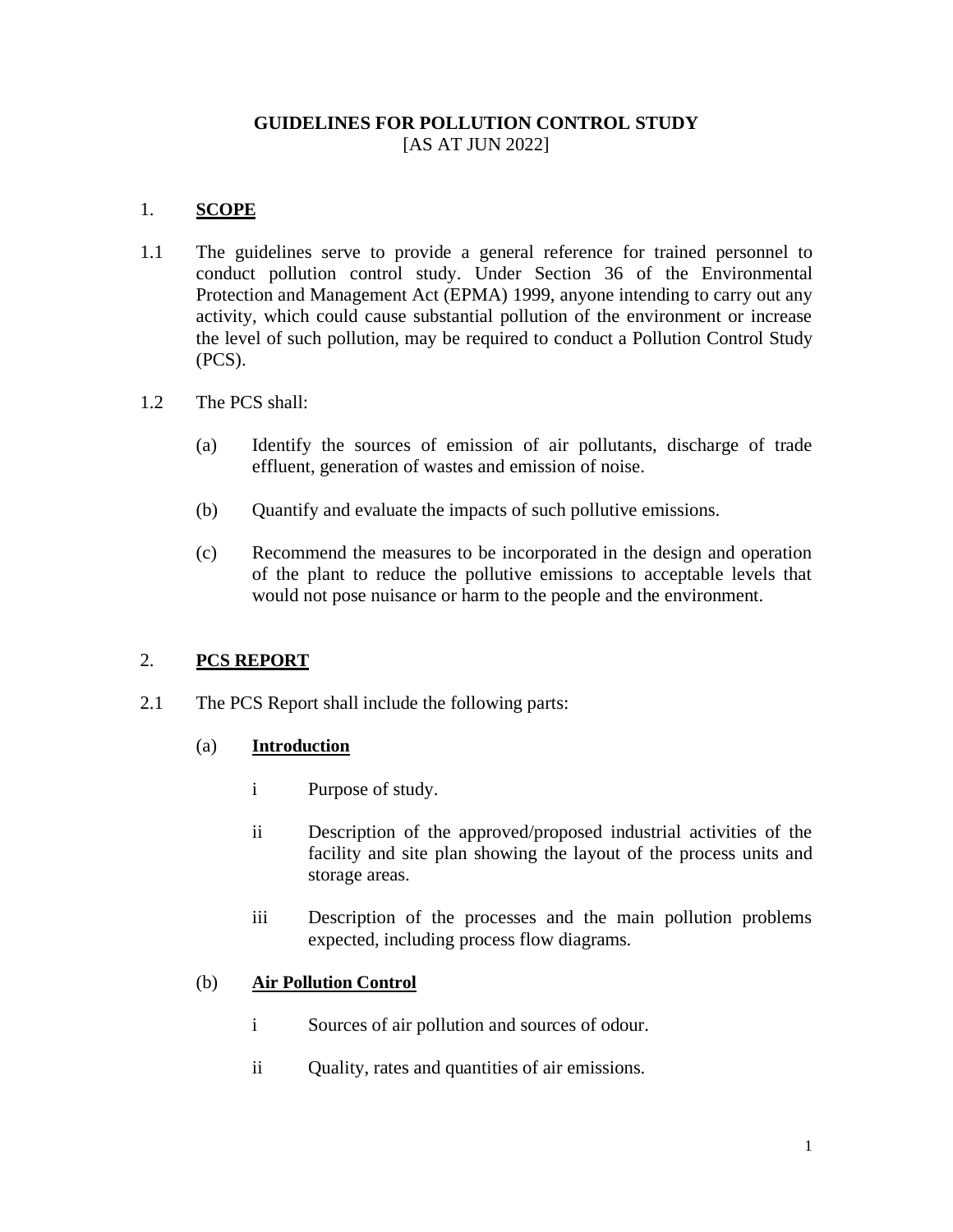- iii Assessment of the impacts of the air emissions, including odorous emissions using dispersion modeling or other acceptable methods.
- iv Measures to control air pollution and ensure compliance with emission standards and requirements in the Singapore Standard on Code of Practice for Pollution Control (i.e. SS593:2013), the EPMA 1999 and its Regulations.
- v Measures to control and prevent odour nuisance.
- vi Monitoring programme Air impurities monitored, type of monitoring equipment/test carried out, frequency of monitoring.

### (c) **Water Pollution Control**

- i Sources of trade effluent.
- ii Quality, rates and quantities of all wastewater streams and final trade effluent discharges.
- iii Measures to treat all trade effluent and ensure compliance with emission standards and requirements in the Singapore Standard on Code of Practice for Pollution Control (i.e. SS593:2013), the EPMA 1999, the Sewerage and Drainage Act (SDA) 1999 and their Regulations.
- iv For premises storing large quantities of oils and chemicals, measures for containment of spills, leakages and fire-fighting water.
- v Monitoring programme Parameters monitored, type of monitoring equipment/test carried out, frequency of monitoring.

### (d) **Noise Pollution Control**

- i Sources of noise pollution.
- ii Estimates of noise levels emitted.
- iii Impacts of the noise emissions i.e. the noise levels at the receptors surrounding the plant especially residential housing.
- iv Measures to control noise pollution and ensure compliance with noise emission standards and requirements in the Singapore Standard on Code of Practice for Pollution Control (i.e. SS593:2013), the EPMA 1999 and its Regulations.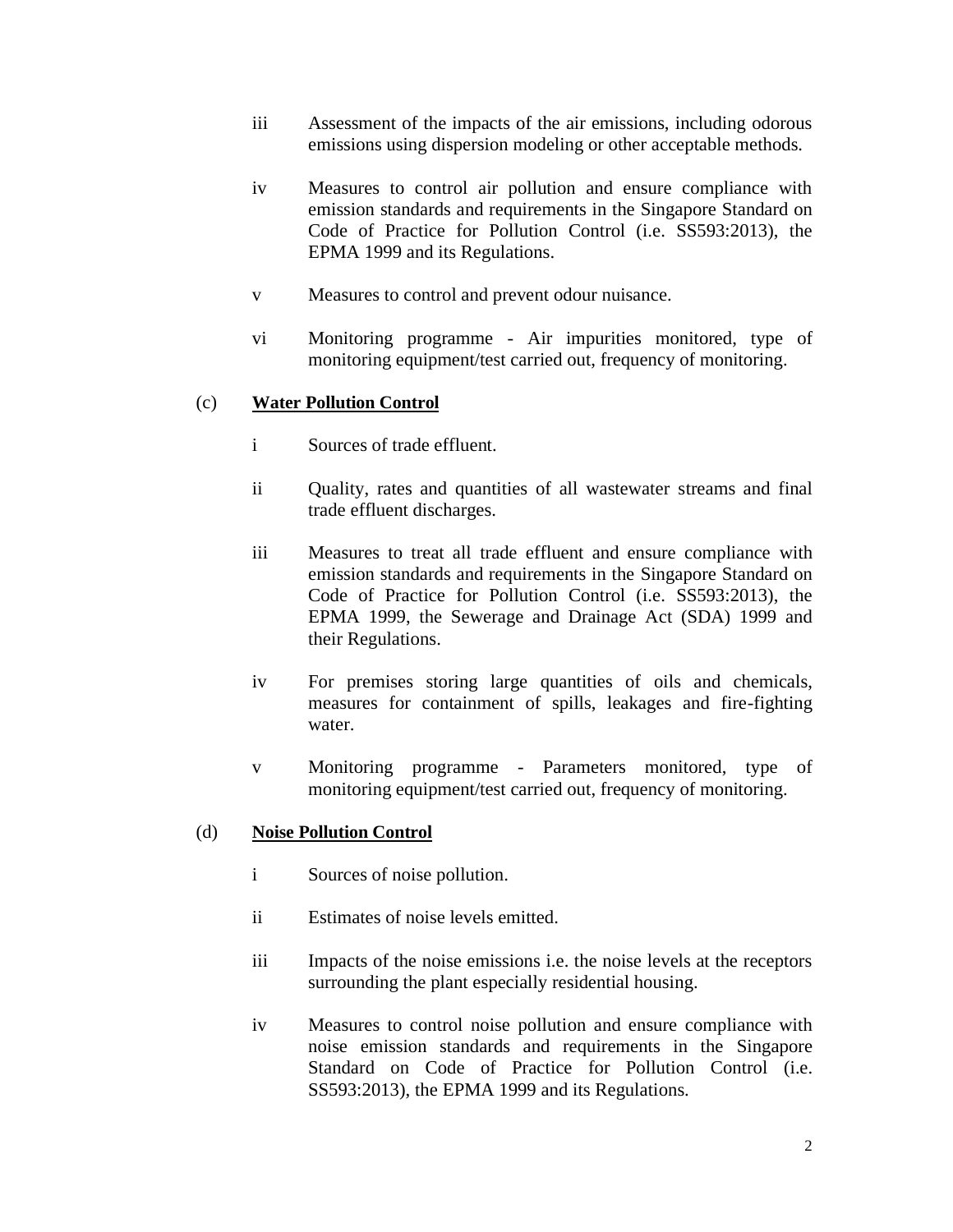v Monitoring programme - Type of monitoring equipment/test carried out, frequency of monitoring.

# (e) **Management of Hazardous Chemicals**

- i Inventory and storage of hazardous chemicals.
- ii Evaluation of the acute and chronic (e.g. carcinogen, endocrine disruptor, etc.) hazardous impacts of each hazardous chemical and/or byproducts to the environment and public health.
- iii Measures for safe storage and handling of hazardous substances to ensure compliance with requirements in the Singapore Standard on Code of Practice for Pollution Control (i.e. SS593:2013), EPMA 1999 and its Regulations and to safeguard the environment and public health.
- iv Policy and procedure to ensure all necessary measures to prevent accidents involving hazardous chemicals would be adopted.
- v Monitoring programme Type of monitoring equipment to detect any leakage of hazardous substances, frequency of checks.

# (f) **Toxic Wastes Management**

- i Inventory and storage of toxic industrial wastes, including waste oil, solvent and other solid wastes.
- ii Measures for safe storage and handling of toxic industrial wastes to ensure compliance with requirements in the Singapore Standard on Code of Practice for Pollution Control (i.e. SS593:2013), the EPMA 1999 and its Regulations.
- iii System of checks on the safe storage and handling of toxic industrial wastes.

# (g) **Recycling and Resources Conservation**

- i Study the feasibility and recommend measures to reduce, reuse and recycle wastes generated from the plant.
- ii Study the feasibility and recommend measures to conserve energy and water use in the plant.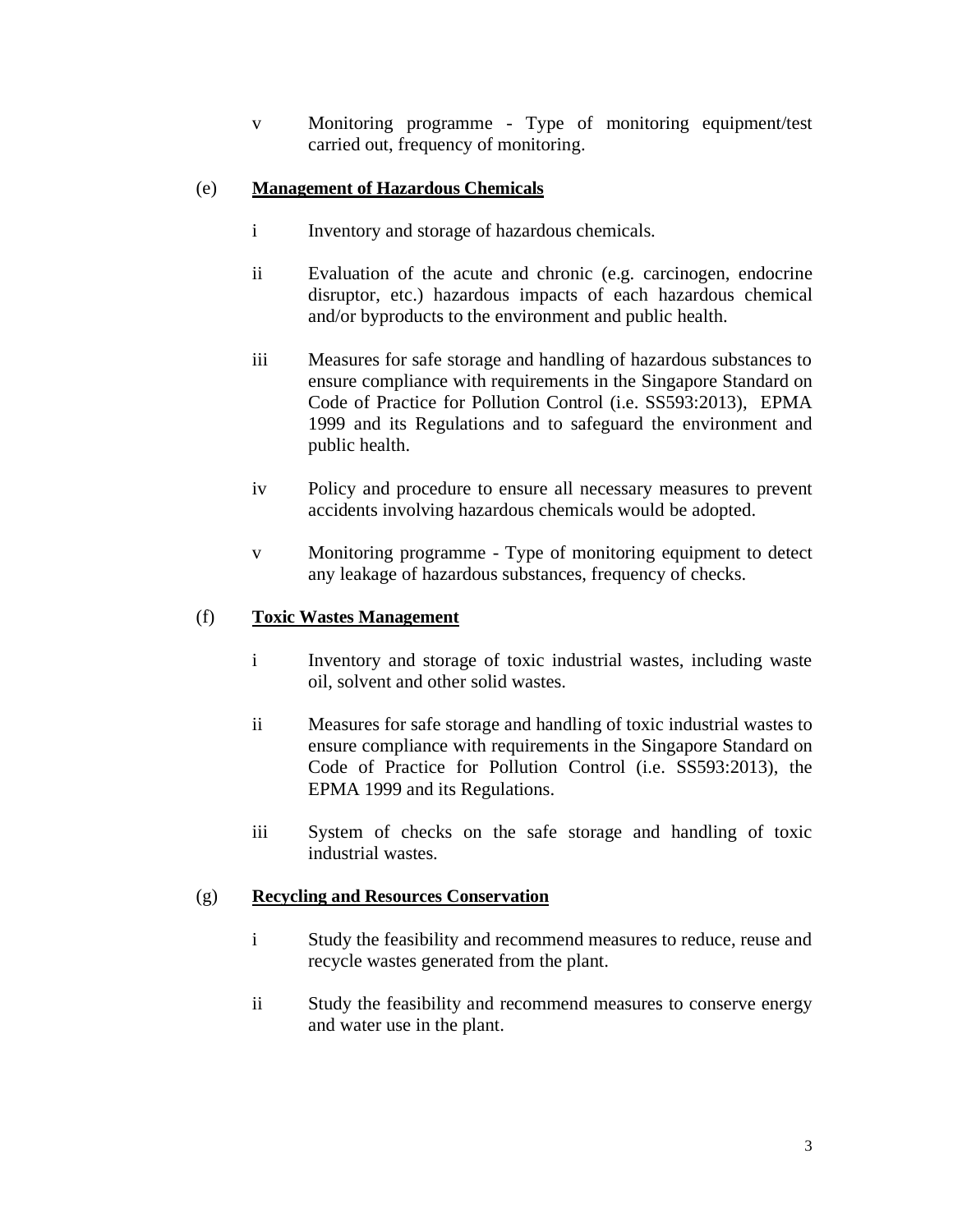# (h) **Prevention of Land Contamination**

- i Sources of potential land contamination.
- ii Estimates of impacts from such sources on land contamination.
- iii Measures to prevent land contamination.
- iv Monitoring programme, if appropriate.

# (i) **Conclusion**

- i Whether the proposed measures in parts (b) to (h) are adequate to ensure compliance with statutory requirements and the Singapore Standard on Code of Practice for Pollution Control (i.e. SS593:2013).
- ii Whether the plant/proposed plant and its operations would pose any significant pollution impact on the environment and on developments in its vicinity, including odour, noise and dust nuisances.

# (j) **Annexes**

- i Safety Data Sheet (SDS) of each chemical.
- ii All supporting calculations and documentations including detailed results of dispersion/computer modeling/charts.
- 2.2 For clarification on these guidelines, please contact our relevant officers listed on our website available at: [www.nea.gov.sg/our-services/development](http://www.nea.gov.sg/our-services/development-control/consultation)[control/consultation.](http://www.nea.gov.sg/our-services/development-control/consultation)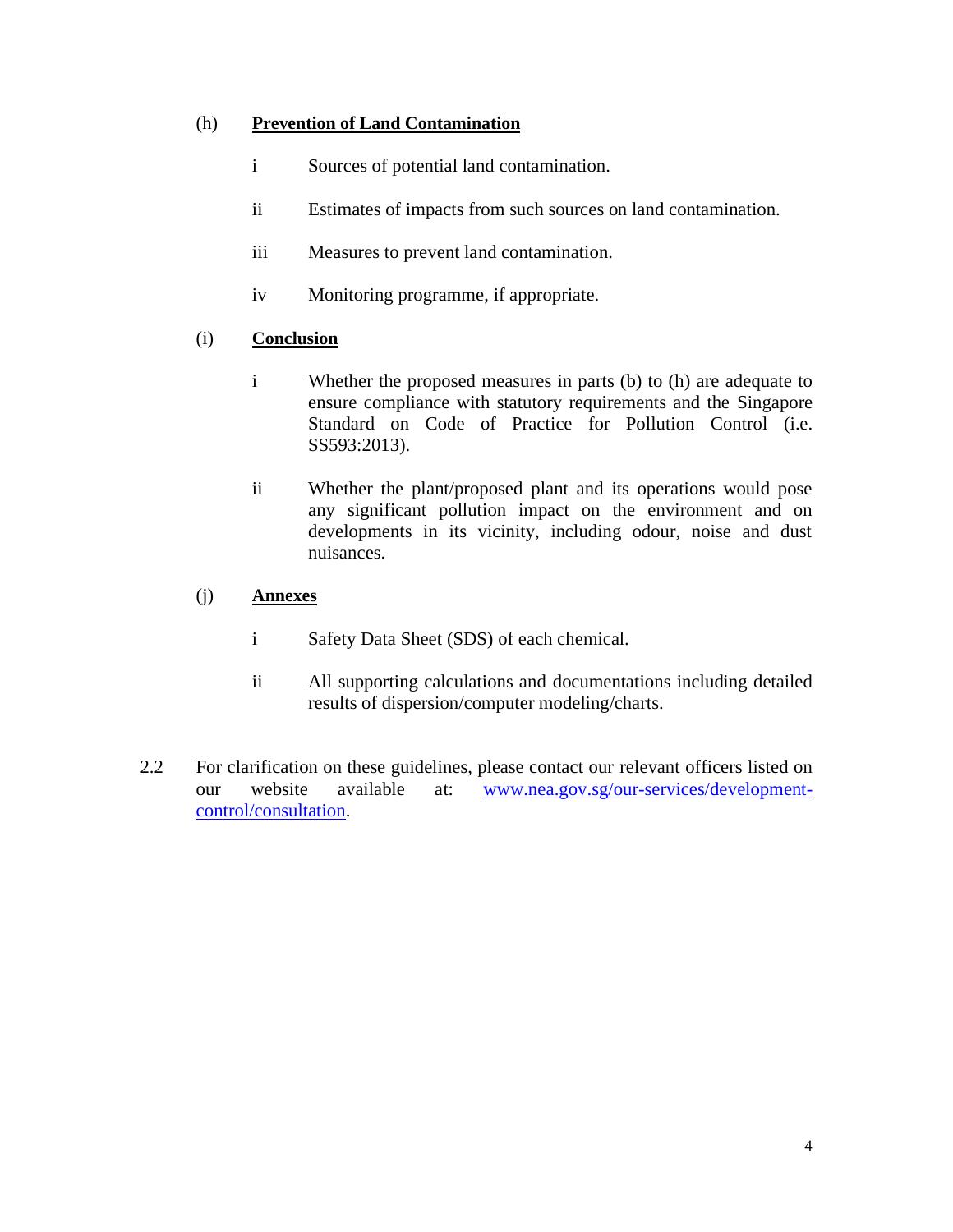# **LIST OF PCS CONSULTANTS**

| <b>Aecom Singapore Pte Ltd</b>                 | <b>Amec Foster Wheeler Asia Pacific Pte</b>    |
|------------------------------------------------|------------------------------------------------|
| 300 Beach Road #03-00                          | Ltd                                            |
| The Concourse Singapore 199555                 | 991E Alexandra Road, #01-25                    |
| Tel: 6299 2466                                 | Singapore 119973                               |
| Fax: 6299 0297                                 | Tel: 6501 6888                                 |
| Contact: Ms Jagriti Dawra                      | Fax: 6273 1015                                 |
| DID: 6654 1423                                 | Contact: Mr Ketan Shah, Commercial             |
| Email: Jagriti.dawra@aecom.com                 | Director                                       |
|                                                | DID: 6501 6858                                 |
|                                                | Email: shah.ketan@woodplc.com                  |
| <b>Arcadis Consultancy Pte Ltd</b>             | <b>Camp Dresser &amp; McKee International</b>  |
| 1 Magazine Road #05-01                         | (S) Pte Ltd                                    |
| Central Mall Singapore 059567                  | 1 Maritime Square, #09-50                      |
| Tel: 6239 8525                                 | World Trade Centre Singapore 099253            |
| Fax: 6224 7089                                 | Tel: 6273 3311                                 |
| <b>Contact: Mr Benedict Chow</b>               | Fax: 6278 0297                                 |
| DID: 6239 8589                                 |                                                |
| Email: benedict.chow@arcadis.com               |                                                |
| <b>Contact: Ms Merryana Thong</b>              |                                                |
| DID: 6239 8231                                 |                                                |
| Email: merryana.thong@arcadis.com              |                                                |
|                                                |                                                |
| <b>CH2MHILL Singapore Consulting Pte</b>       | <b>DHI Water &amp; Environment (S) Pte Ltd</b> |
| Ltd                                            | 2 Venture Drive, #18-18 Vision Exchange        |
| 150 Beach Road                                 | Singapore 608526                               |
| Gateway West 34th Floor Singapore              | Tel: 6777 6330                                 |
| 189720                                         | Fax: 6777 3537                                 |
| Contact: Mr Joan Julia                         | Contact: Mr George Foulsham (Head of           |
| Tel: 6307 6623                                 | Department, Environment)                       |
| Email: Joan.Julia@ch2m.com                     | DID: 6777 6330                                 |
| Contact: Ms Wang Xiaohui                       | Email: gjf@dhigroup.com                        |
| Tel: 6349 1970                                 |                                                |
| Email: Xiaohui.Wang@ch2m.com                   |                                                |
| <b>Enviro Pro Green Innovation (S) Pte Ltd</b> | <b>Environmental Resources Management</b>      |
| (EPGI) / Environmental Professionals           | (S) Pte Ltd (ERM)                              |
| <b>Pte Ltd (Enviro Pro)</b>                    | 120 Robinson Road #10-01                       |
| 18, Boon Lay Way, #10-114 Trade Hub 21         | Singapore 068913                               |
| Singapore 609966                               | Tel: 6324 9636                                 |
| Tel: 6465 1187                                 | Fax: 6226 1636                                 |
| Fax: 6465 1186                                 | Contact: Mr Rohan Rajadurai                    |
| <b>Contact: Mr Carsten Huttche</b>             | DID: 6324 9632                                 |
| Email: carsten.huttche@gmail.com               | Email: rohan.rajadurai@erm.com                 |